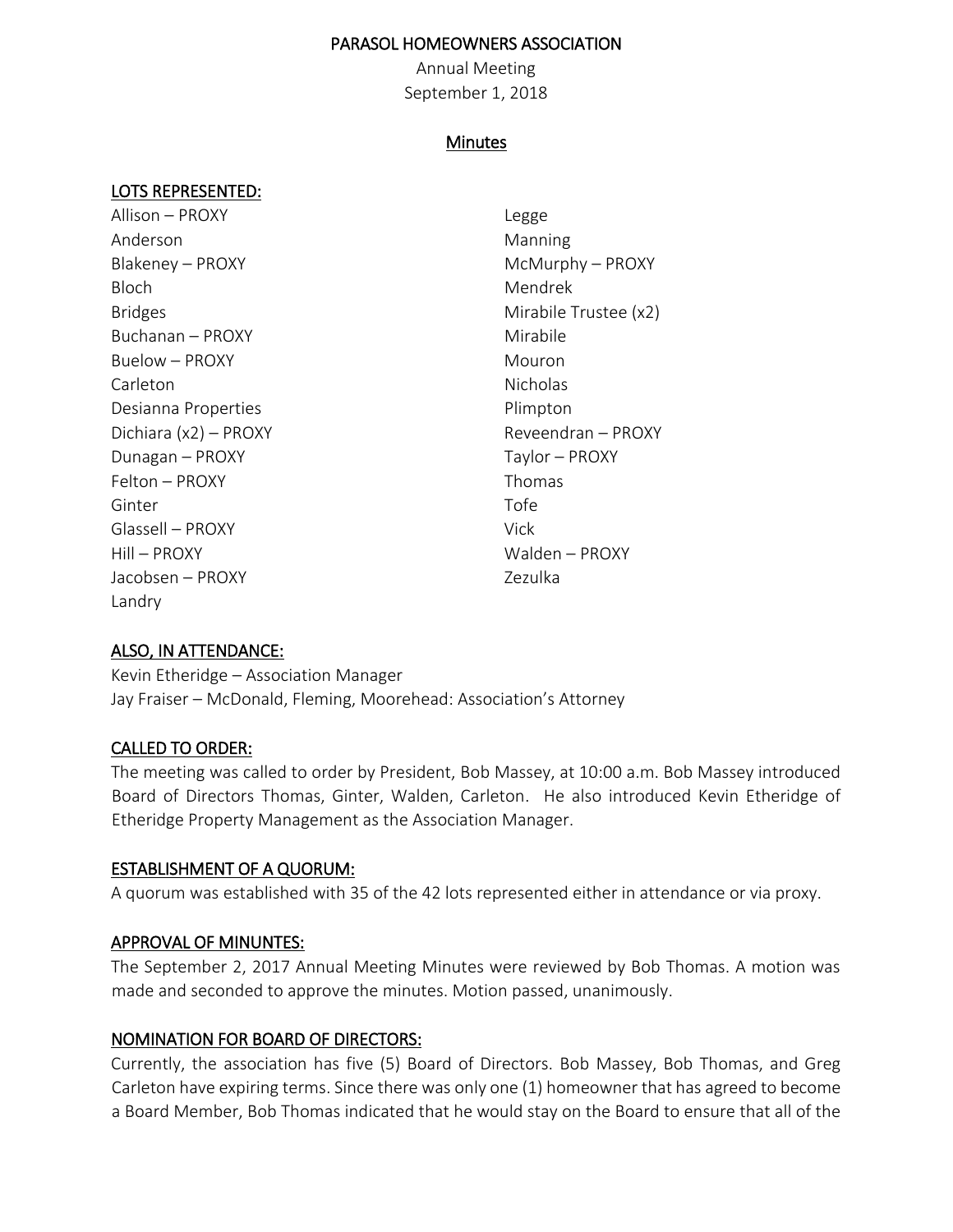seats were filled. A motion was made to accept Ken Zezulka to the Board of Directors. The motion was seconded and passed unanimously.

# FINANCIAL REPORTS:

Bob Massey provided an overview of the association's Financial status and particularly reviewed legal expenses which have impacted the budget. It is the desire of the association to maintain at least \$50,000.00 in Reserves at all time, based on the association's Reserve Study. There was some discussion for the need to raise association fees, but most members at the meeting did not support an increase in dues, at this time.

# FACILITIES – Greg Carleton:

Greg Carleton reviewed the improvements to the association's common areas. Particularly, the new entrance and entrance gate, as well as the perimeter fence on the north side of the property. Although, the pool filtration system has not been done as planned, the association was able to complete improvements staying under the budget for these projects.

# LAWSUIT – Jim Ginter:

Jim Ginter gave a brief general overview of the association's lawsuit; however, intricate details could not be discussed at this meeting. Jay Fraiser, the association's attorney, was able to convey that we are hopeful that there will be a resolution that will be agreeable to both parties in the near future.

# ARCHITECTURAL REVIEW COMMITTEE REPORT:

The Architectural Review Committee provided a brief report that new home activity has definitely increased during the past year. The Architectural process for reviewing plans and improvements was discussed.

## COVENANT AMENDMENT PROPOSAL & RULES – Jim Ginter / Jay Fraiser:

Jim Ginter opened the discussion the Covenant Amendment, indicating that it is the intention of the Board of Directors to mirror the wishes of the owners with regard to its Covenants. Homeowners in Parasol have both an emotional and a financial investment in their property. Jay Fraiser clarified that he represents the entire association and not just any individual owner or the Board of Directors. Jim Ginter explained that the Board is placing a motion on the floor to amend the Covenants as follows:

- 1. Not allow rentals in Parasol
- 2. Allow those properties within Parasol that currently rent properties a 12-month moratorium to phase out their rental.
- 3. Approve a provision which allows for longer term leases (12 months or longer)

The motion was seconded and there was discussion.

John Bridges moved that the motion be amended to permit leases of six months duration instead of twelve months minimum. The motion was seconded. John commented that some owners prefer to rent their property as well as use the property for themselves. A 90-day lease term was also suggested. It was also noted that the Board of Directors should approve long term leases through the property owner or their rental management company.